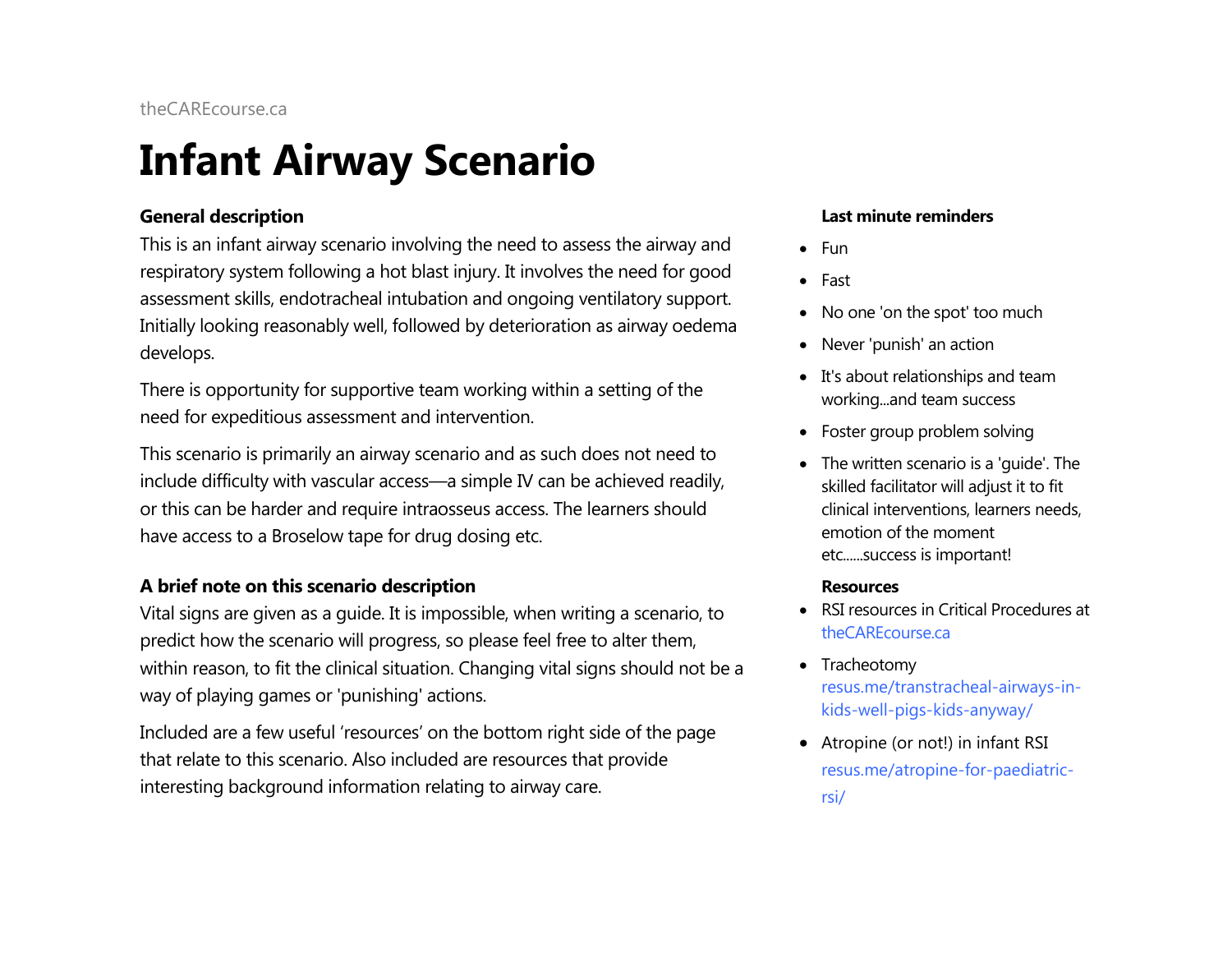#### **Background** (*read aloud at outset*)

#### Phoenix, age 7 months.

Was with his/her parents on a camping trip. The parents were sitting around the camp fire, with friends, at about 0100 and the baby was sleeping in a car seat next to the parents. There was alcohol being consumed. One of the group, who was drunk, threw gasoline from a can, on the fire to 'get it going better'. There was a blast of heat. Parents had singed hair, eyebrows and lashes.

The baby woke and cried immediately and seemed fine initially other than the crying.

The parents drove for about 30 minutes to get to the emergency dept / clinic to 'get the baby checked'.

#### **Initial Vitals**

| <b>Appears</b> | <b>HR</b> 164 <b>BP</b> 84/56 | <b>RR</b> 42<br>slight<br>indrawing | <b>Temp</b> 36.4 ax $O_2$ Sat 96% on air |
|----------------|-------------------------------|-------------------------------------|------------------------------------------|
|                | Eyes 4 Verbal 3               | Motor 6                             | <b>Gluc</b> 4.3                          |

#### **Additional History** (info given *if* participants ask)

| Symptoms /            | Parents are worried    |  |  |
|-----------------------|------------------------|--|--|
| <b>Story</b>          | because of the redness |  |  |
| "What's<br>going on?" | of Phoenix' face       |  |  |
| <b>Allergies</b>      | Nil known              |  |  |
| <b>Meds</b>           | Nil                    |  |  |
| Past                  | SVD at 40wks, 8 days.  |  |  |
| <b>Medical</b>        | Observed for 24 hours  |  |  |
| <b>History</b>        | on NICU for 'fast      |  |  |
|                       | breathing' and 'not    |  |  |
|                       | feeding well'          |  |  |
| <b>Last Meal</b>      | Solids at about 7pm    |  |  |
|                       | Breast fed at 10pm     |  |  |
| <b>Events</b>         | As above               |  |  |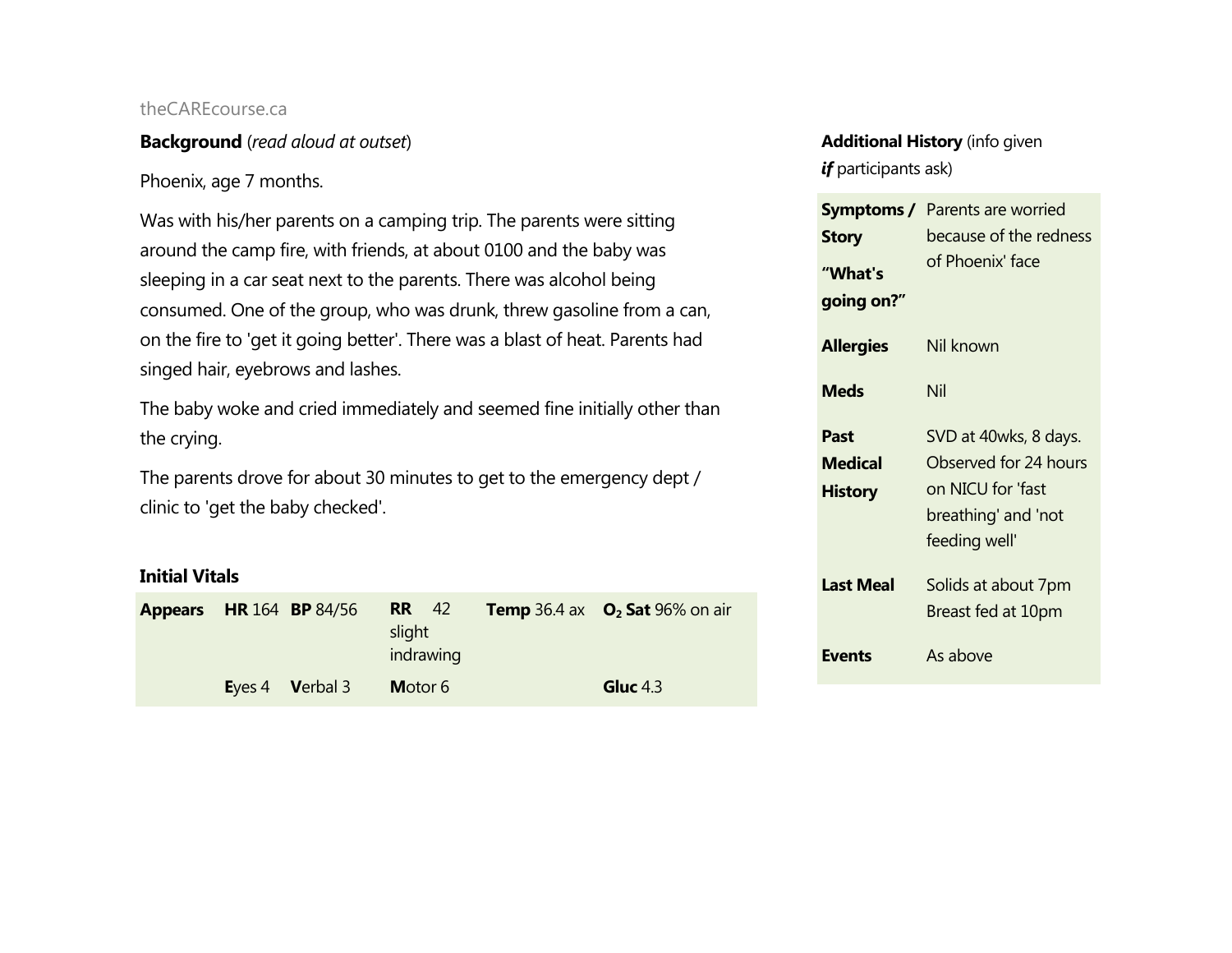### **Initial Assessment**

Parents somewhat distressed, concerned and tense.

Phoenix has a mildly red face (looks like sunburn). Front hair is mildly singed.

Airway—patent, no soot.

Breathing—slight indrawing, very soft stridor (if participants listen carefully).

Circulation—as per vitals, warm periphery.

Well-hydrated—moist mucous membranes, fontanelle not bulging or sunken.

**Repeat Vitals** (at about 5 mins)

| <b>Appears</b> HR 138 BP 72/44 |                         | slight<br>indrawing |  | <b>RR</b> 36 <b>Temp</b> 36.3 ax $O_2$ <b>Sat</b> 92% on $O_2$ |
|--------------------------------|-------------------------|---------------------|--|----------------------------------------------------------------|
|                                | Eyes 4 <b>V</b> erbal 3 | Motor 6             |  |                                                                |

**Repeat Vitals** (vary as appropriate in response to care provided)

**Repeat Vitals** (if intubated)

| <b>Appears</b> | <b>HR</b> 144 | <b>BP</b> 74/52               | <b>RR</b><br>Ventilated | <b>Temp</b> 36.3 Ax $O_2$ Sat 98% |  |
|----------------|---------------|-------------------------------|-------------------------|-----------------------------------|--|
|                |               | Eyes N/A Verbal N/A Motor N/A |                         |                                   |  |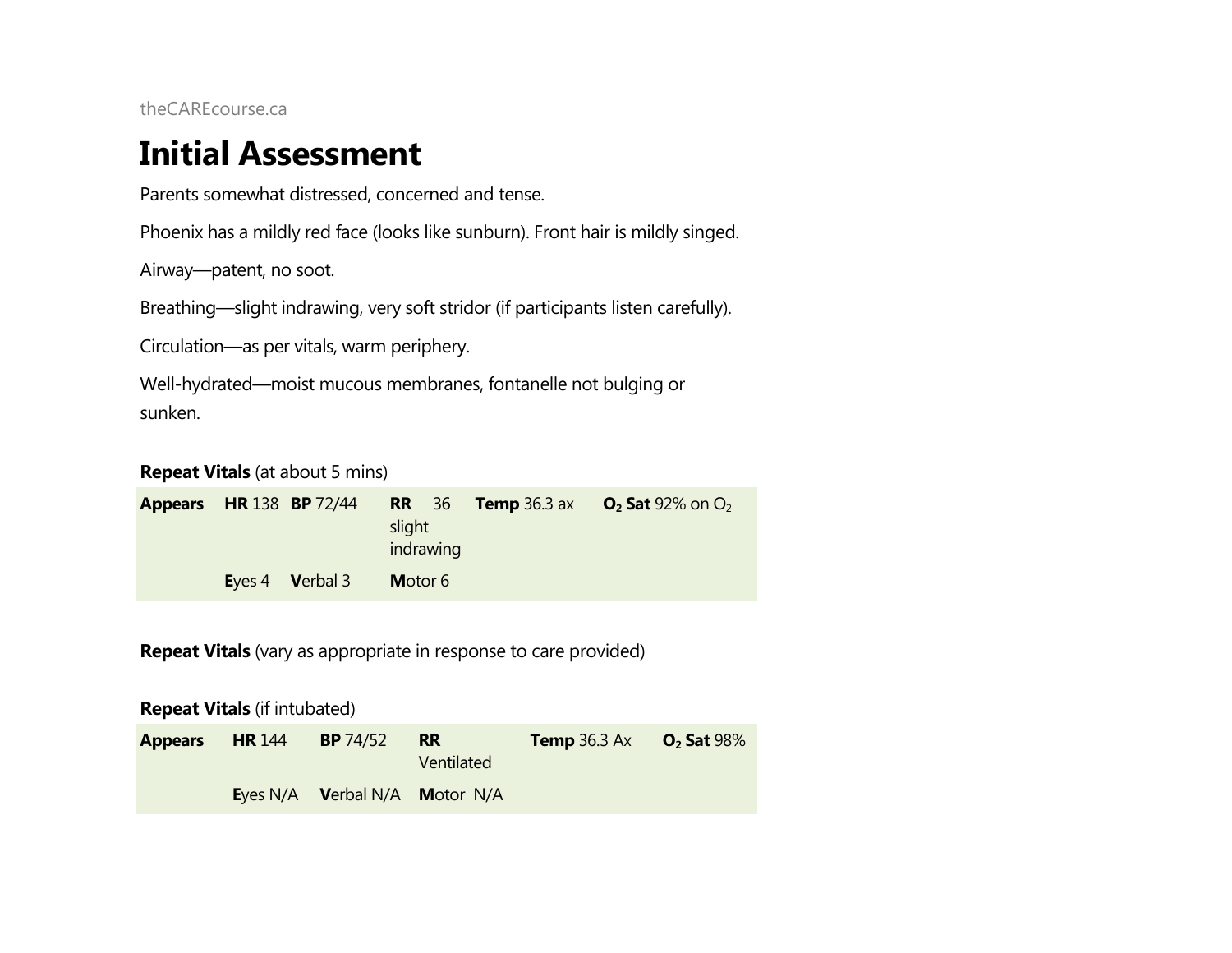### **Developments** (depending on the care provided)

- 1. Supporting ventilation with bag-valve-mask will help but gradually work less well as the airway swells. Similarly, attempted use of a supra-glottic airway device (LMA or King tube) will help initially but then start to fail.
- 2. Intubation will require drugs—anaesthetic agent and paralytic (without these the strong tongue and airway reflexes will prevent intubation). Premed with atropine, to avoid bradycardia is appropriate.
- 3. Intubation success is important—assist the learners, if necessary, to ensure that success.
- 4. Once intubation is achieved, move on to monitoring, bagging technique (rate, volume, and *smooth*).
- 5. Transport considerations, fluid and glucose management can also be included.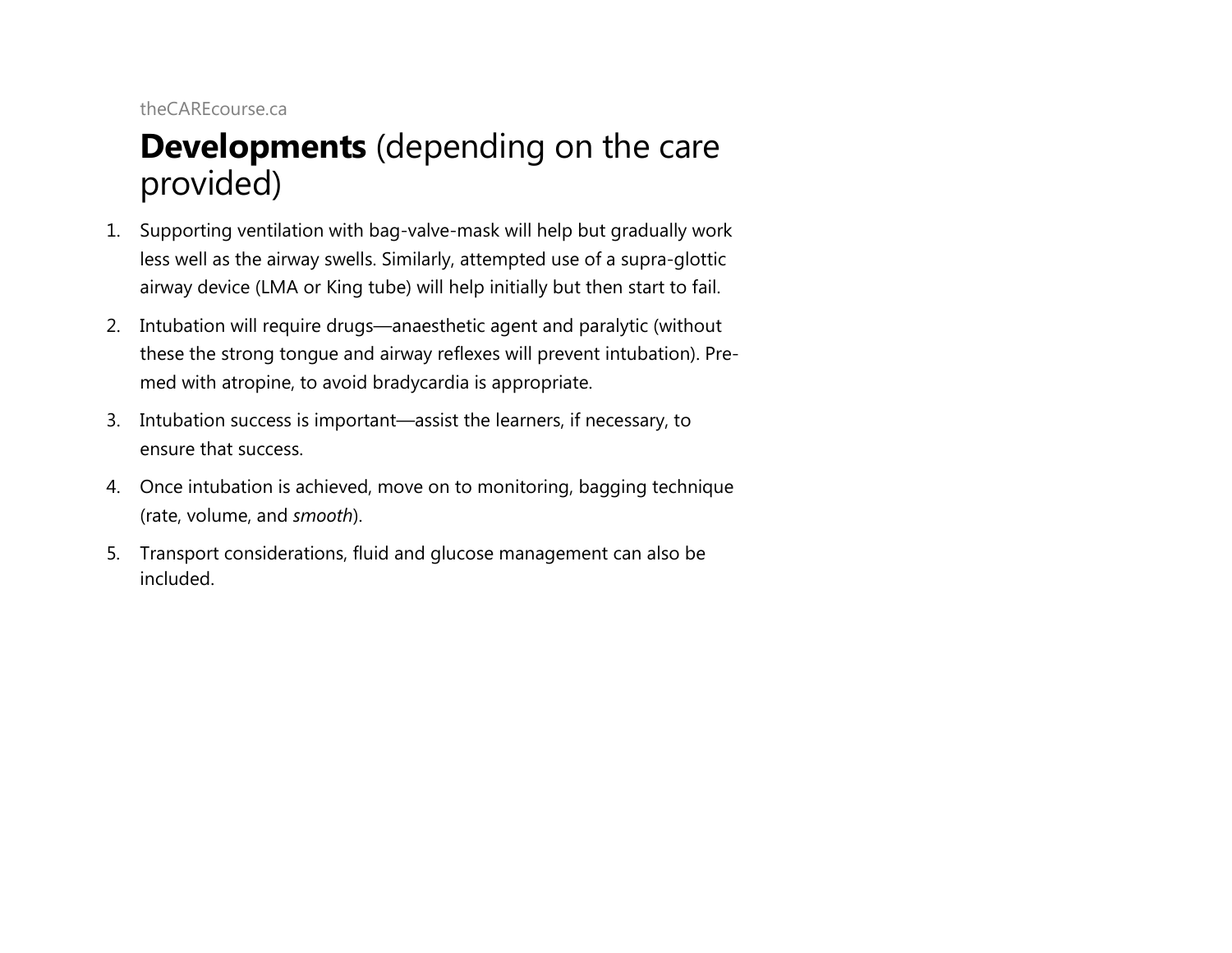# **Learning opportunities**

- 1. Team working, interpersonal communication and support.
- 2. Recognition of airway/breathing problem and the need for early intubation.
- 3. Process of intubation (pre-oxygenation, anaesthetic agent, paralytic, physical process), ventilation and maintenance of anaesthesia.
- 4. Role (or not) of atropine pre-med (see resource on the cover page, ?little, if any, advantage).
- 5. Anaesthetic drugs—etomidate, ketamine (or others).
- 6. Paralytic drugs—succinylcholine, rocuronium.
- 7. Maintenance infusion / push-dose—ketamine, midazolam, morphine, fentanyl.
- 8. Use of paediatric tools (Broselow tape) for equipment sizing, drug doses etc.
- 9. Use of cuffed tube is generally accepted now but avoid excessive cuff pressure.
- 10. Cuffed tube size =  $(Aqe/4) +3$ .